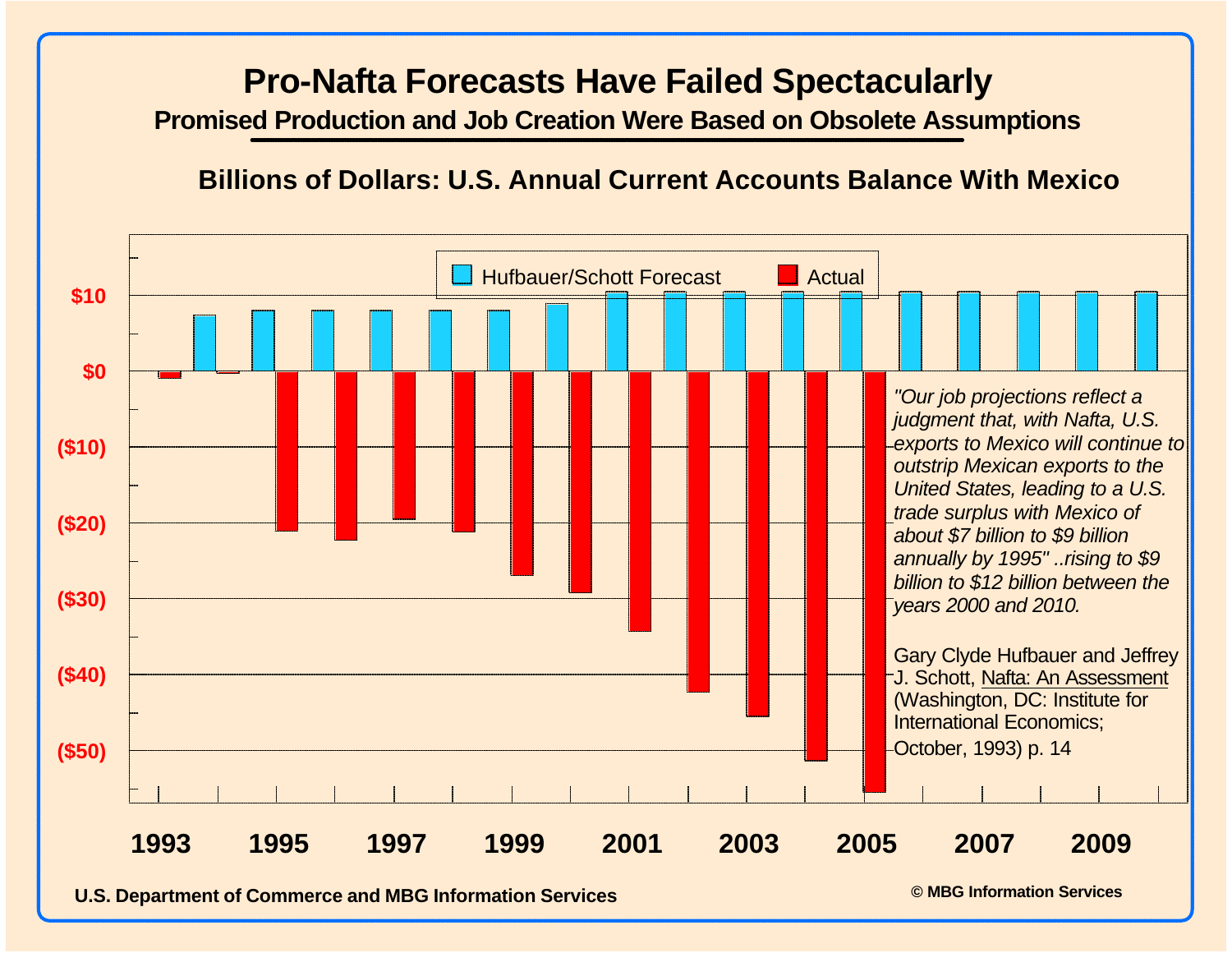## **Pro-Nafta Forecasts Have Failed Spectacularly Obsolete Assumptions Wrong In Both Direction and Magnitude**

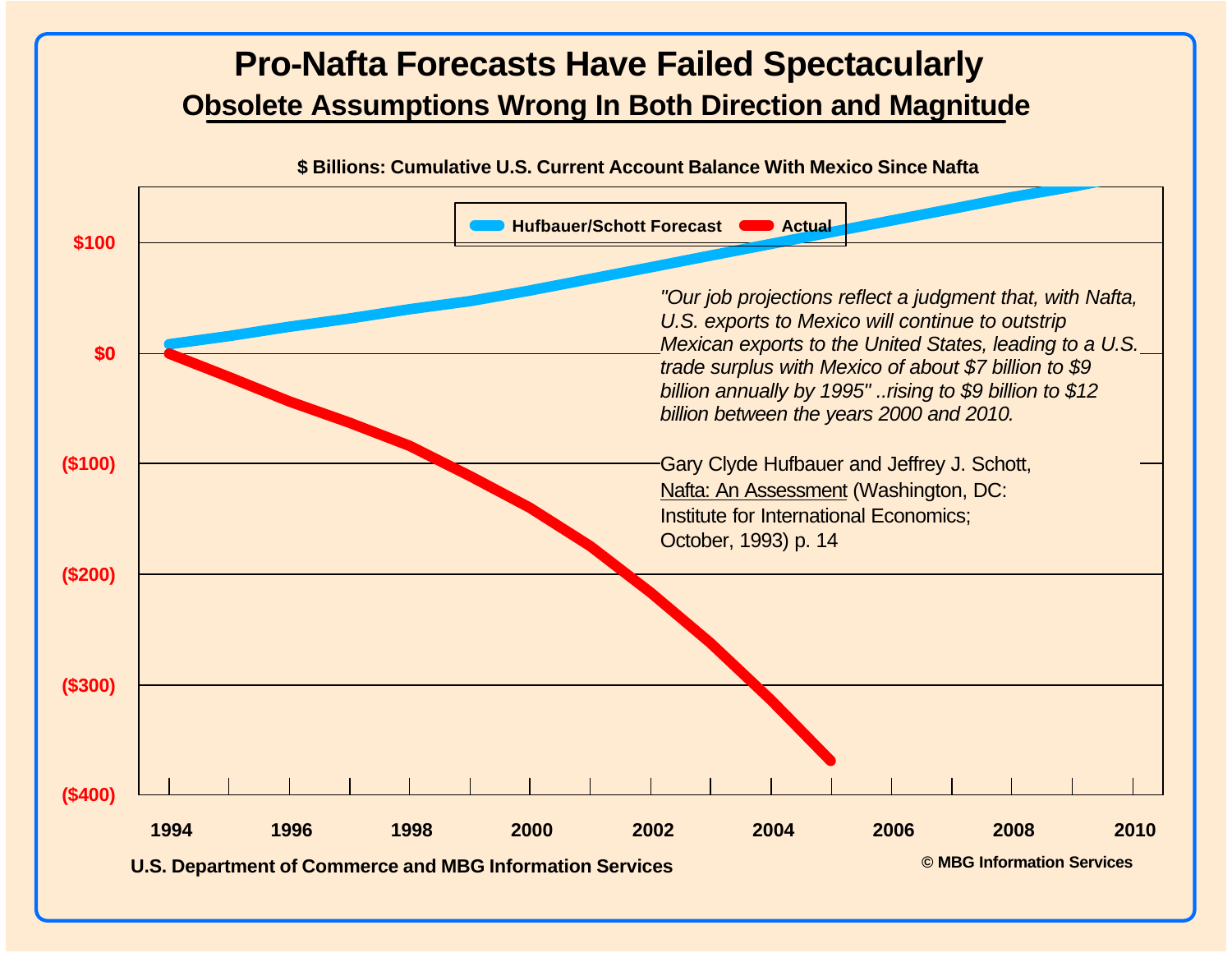# **Mexico Now Exports More Vehicles to the US Than the US Exports To the World**

### **1,000s of Vehicles Each Year**

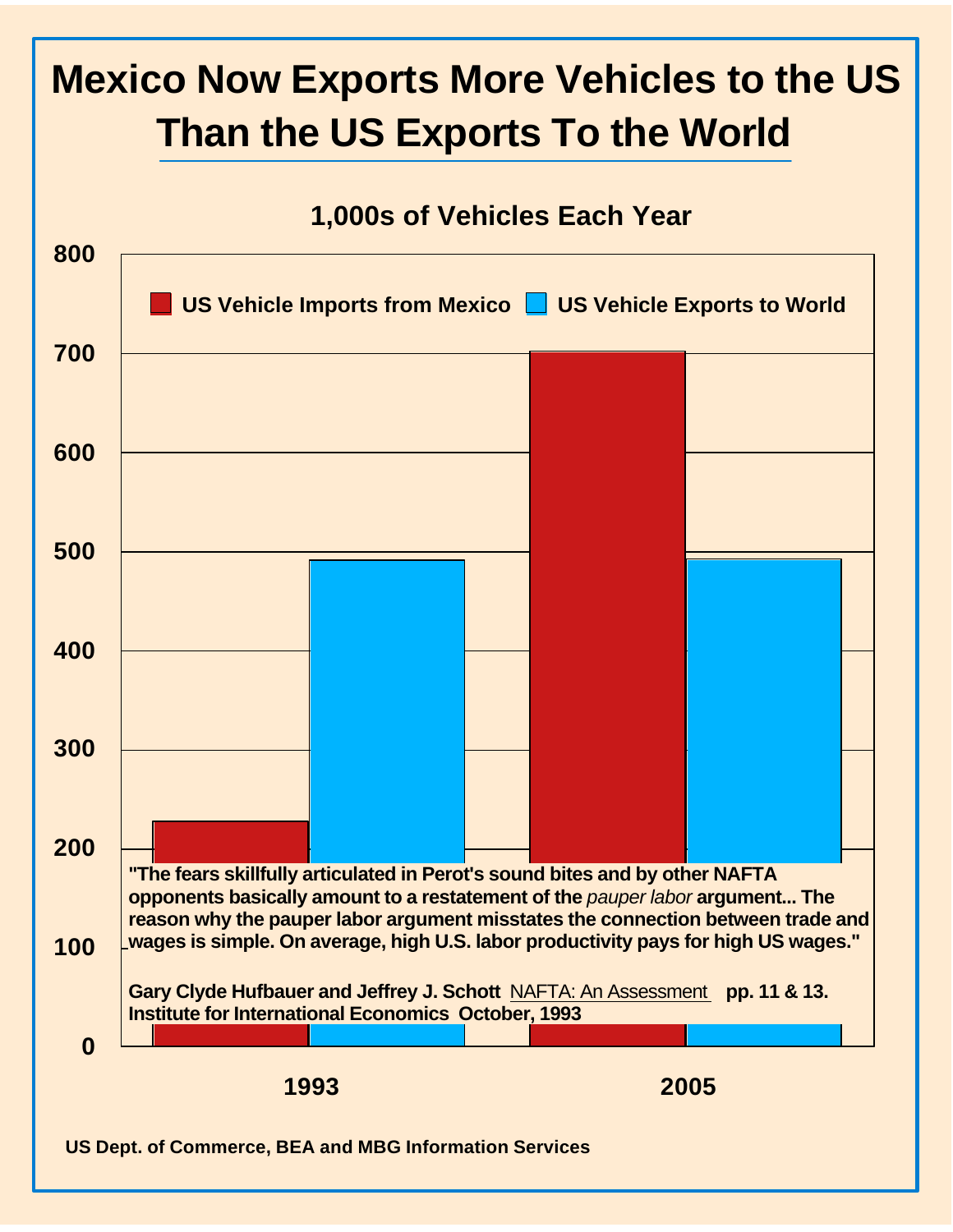**© CW McMillion/MBG Information Services**

### **US-Mexico Trade Balances By Industry: 3 Yrs Before Nafta vs Most Recent 3 Yrs US Pre-Nafta Surpluses Became Large Deficits As Heavy Industry Suffers Most**

|                                                         |          | <b>Three-Year Balance Totals</b> | <b>Pre-Nafta vs Last 3 Yrs</b> |           |
|---------------------------------------------------------|----------|----------------------------------|--------------------------------|-----------|
| <b>HS Definitions of All Goods Producing Industries</b> | 1991-'93 | 2003-'05                         | <b>\$Millions</b>              | % Change  |
|                                                         |          |                                  |                                |           |
|                                                         | \$9,201  | (\$135,864)                      | (\$145,064)                    | $-1577%$  |
| 87 Vehicles, Other Than Railway Or Tramway Rolling St   | (2,529)  | (46, 657)                        | (44, 128)                      | $-1745%$  |
| 27 Mineral Fuels, Mineral Oils And Products Of Their    | (11,098) | (49, 482)                        | (38, 384)                      | $-346%$   |
| 85 Electrical Machinery And Equipment And Parts There   | (6,321)  | (42, 662)                        | (36, 341)                      | $-575%$   |
| 94 Furniture; Bedding, Cushions Etc.; Lamps And Light   | (471)    | (12,521)                         | (12,050)                       | $-2557%$  |
|                                                         | 7,592    | (3,764)                          | (11, 356)                      | $-150%$   |
| 50-63 Textiles and Apparel less 5201 Raw Cotton         | (177)    | (10,521)                         | (10, 343)                      | $-5840%$  |
| 62 Articles Of Apparel And Clothing Accessories, Not    | (1, 193) | (10, 448)                        | (9,255)                        | $-776%$   |
| 90 Optical, Photographic, Cinematographic, Measuring,   | 1,517    | (7, 146)                         | (8,663)                        | $-571%$   |
| 61 Articles Of Apparel And Clothing Accessories, Knit   | (96)     | (5,779)                          | (5,683)                        | -5926%    |
|                                                         | (482)    | (5, 165)                         | (4,683)                        | $-973%$   |
| 07 Edible Vegetables And Certain Roots And Tubers       | (2,297)  | (6,687)                          | (4,390)                        | $-191%$   |
| O SPECL IMPR PROVISIONS                                 | (980)    | (5,279)                          | (4,299)                        | $-438%$   |
| 98 Special Classification Provisions, Nesoi             | 1,377    | (2, 158)                         | (3,535)                        | $-257%$   |
|                                                         | 1,533    | (989)                            | (2,522)                        | $-165%$   |
| 83 Miscellaneous Articles Of Base Metal                 | 840      | (905)                            | (1,745)                        | $-208%$   |
| 63 Made-Up Textile Articles Nesoi; Needlecraft Sets;    | (287)    | (1, 842)                         | (1, 555)                       | $-543%$   |
| 71 Natural Or Cultured Pearls, Precious Or Semiprecio   | (74)     | (1,614)                          | (1,540)                        | $-2092%$  |
| 08 Edible Fruit And Nuts; Peel Of Citrus Fruit Or Mel   | (1,028)  | (2, 565)                         | (1,537)                        | $-150%$   |
|                                                         |          |                                  |                                |           |
|                                                         | (225)    | (1, 357)                         | (1, 132)                       | $-504%$   |
|                                                         | (274)    | (1,293)                          | (1,019)                        | $-372%$   |
|                                                         | 147      | (628)                            | (775)                          | $-527%$   |
| 95 Toys, Games And Sports Equipment; Parts & Access     | (174)    | (919)                            | (745)                          | $-428%$   |
|                                                         | (643)    | (1, 330)                         | (687)                          | $-107%$   |
|                                                         | 742      | 76                               | (666)                          | $-90%$    |
| 96 Miscellaneous Manufactured Articles                  | 3        | (614)                            | (617)                          | $-22797%$ |
| 68 Articles Of Stone, Plaster, Cement, Asbestos, Mica   | (86)     | (632)                            | (546)                          | $-635%$   |
| 03 Fish And Crustaceans, Molluscs And Other Aquatic I   | (595)    | (1,054)                          | (458)                          | $-77%$    |
| 20 Preparations Of Vegetables, Fruit, Nuts, Or Other    | (299)    | (629)                            | (330)                          | $-111%$   |
|                                                         | (186)    | (503)                            | (318)                          | $-171%$   |
| 64 Footwear, Gaiters And The Like; Parts Of Such Arti   | (324)    | (555)                            | (231)                          | $-71%$    |
| 91 Clocks And Watches And Parts Thereof                 | 69       | (161)                            | (230)                          | $-335%$   |
| 19 Preparations Of Cereals, Flour, Starch Or Milk; Ba   | 35       | (142)                            | (177)                          | $-506%$   |
| 18 Cocoa And Cocoa Preparations                         | 101      | 49                               | (53)                           | $-52%$    |
| 13 Lac; Gums; Resins And Other Vegetable Saps           | 29       | (20)                             | (48)                           | $-168%$   |
|                                                         | (80)     | (122)                            | (42)                           | $-52%$    |
| 93 Arms And Ammunition; Parts & Accessories Thereof.    | 10       | (28)                             | (38)                           | $-379%$   |
| 34 Soap Etc.; Lubricating Products; Waxes, Polishing    | 98       | 74                               | (24)                           | $-24%$    |
| 06 Live Trees And Other Plants; Bulbs, Roots And The    | (16)     | (38)                             | (22)                           | $-144%$   |
| 51 Wool And Fine Or Coarse Animal Hair, Including Yar.  | (5)      | (21)                             | (16)                           | $-320%$   |
| 43 Furskins And Artificial Fur; Manufactures Thereof    | 14       | 5                                | (9)                            | $-66%$    |
| 66 Umbrellas, Sun Umbrellas, Walking-Sticks, Seat-Sti   | 6        | 2                                | (4)                            | $-73%$    |
| 67 Prepared Feathers And Down And Articles Thereof      | 14       | 12                               | (2)                            | $-16%$    |
| 25 Salt; Sulfur; Earths And Stone; Plastering Materia   | (305)    | (305)                            | $\mathbf 0$                    | 0%        |
|                                                         |          |                                  |                                |           |
|                                                         |          |                                  |                                |           |
|                                                         |          |                                  |                                |           |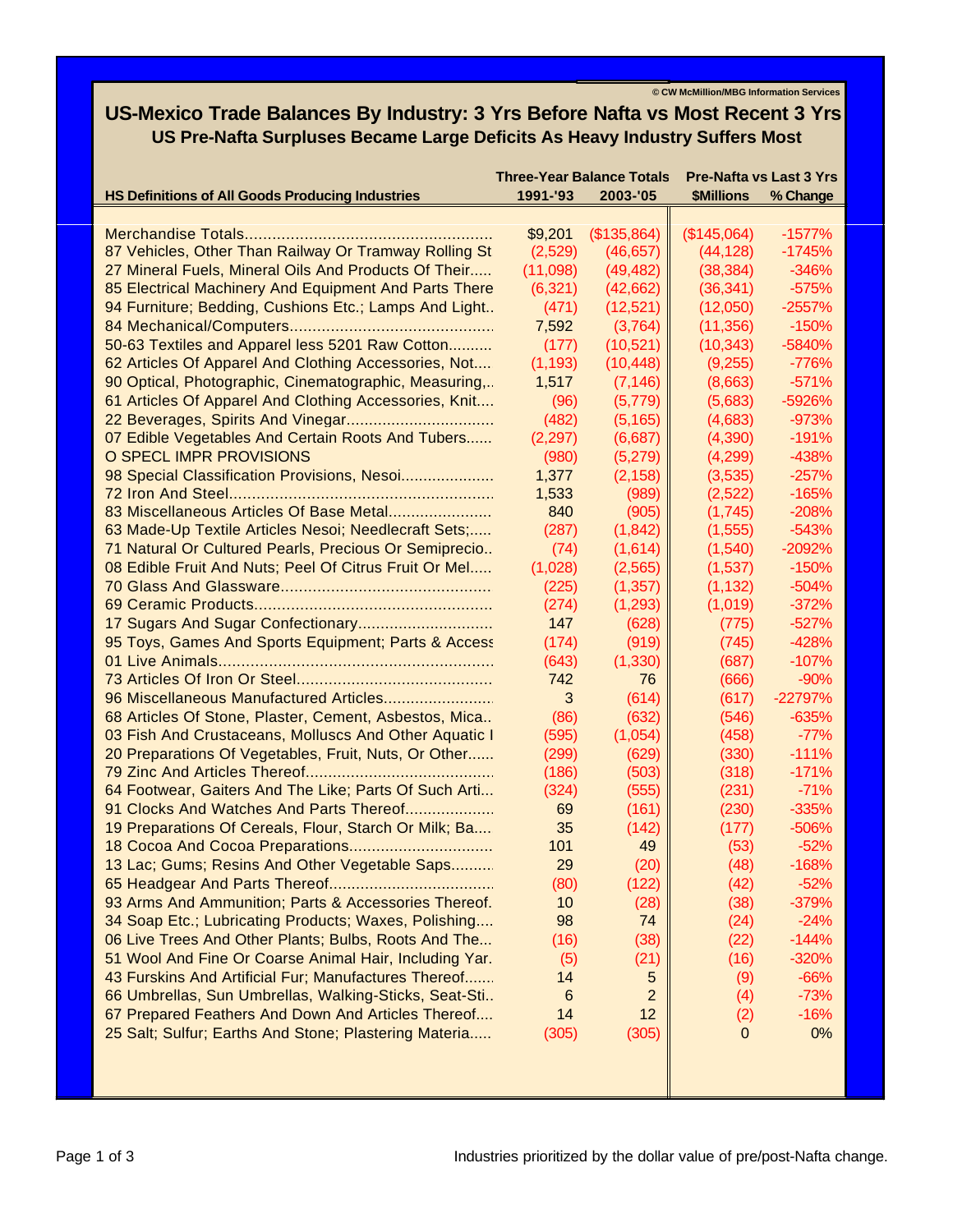**© CW McMillion/MBG Information Services**

### **US-Mexico Trade Balances By Industry: 3 Yrs Before Nafta vs Most Recent 3 Yrs US Pre-Nafta Surpluses Became Large Deficits As Heavy Industry Suffers Most**

|                                                         | <b>Three-Year Balance Totals</b> |          | <b>Pre-Nafta vs Last 3 Yrs</b> |          |
|---------------------------------------------------------|----------------------------------|----------|--------------------------------|----------|
| <b>HS Definitions of All Goods Producing Industries</b> | 1991-'93                         | 2003-'05 | <b>\$Millions</b>              | % Change |
|                                                         |                                  |          |                                |          |
| 92 Musical Instruments; Parts And Accessories Thereof.  | (\$42)                           | (\$42)   | \$0                            | $1\%$    |
| 53 Vegetable Textile Fibers Nesoi; Yarns & Woven Fa     | 1                                | 2        | $\mathbf 0$                    | 28%      |
| 50 Silk, Including Yarns And Woven Fabrics Thereof      | 5                                | 6        | 1                              | 18%      |
|                                                         | $\overline{4}$                   | 8        | $\overline{4}$                 | 117%     |
| 46 Manufactures Of Straw, Esparto Or Other Plaiting M   | (8)                              | 3        | 10                             | 138%     |
| 49 Printed Books, Newspapers, Pictures And Other Prin   | 370                              | 382      | 12                             | 3%       |
| 44 Wood And Articles Of Wood; Wood Charcoal             | 517                              | 537      | 20                             | 4%       |
| 24 Tobacco And Manufactured Tobacco Substitutes         | (30)                             | (7)      | 22                             | 76%      |
| 14 Vegetable Plaiting Materials And Vegetable Product   | (90)                             | (54)     | 36                             | 40%      |
|                                                         | 21                               | 71       | 50                             | 242%     |
| 97 Works Of Art, Collectors' Pieces And Antiques        | 10                               | 62       | 52                             | 533%     |
|                                                         | 67                               | 119      | 52                             | 79%      |
|                                                         | (143)                            | (76)     | 68                             | 47%      |
| 16 Edible Preparations Of Meat, Fish, Crustaceans, Mo.  | 73                               | 162      | 89                             | 122%     |
| 81 Base Metals Nesoi; Cermets; Articles Thereof         | (2)                              | 102      | 104                            | 5731%    |
| 57 Carpets And Other Textile Floor Coverings            | 152                              | 258      | 106                            | 70%      |
|                                                         | (46)                             | 76       | 121                            | 266%     |
| 82 Tools, Implements, Cutlery, Spoons And Forks         | 219                              | 354      | 134                            | 61%      |
|                                                         | 29                               | 214      | 184                            | 627%     |
| 56 Wadding, Felt And Nonwovens; Special Yarns; Twine    | 417                              | 602      | 185                            | 44%      |
| 42 Articles Of Leather; Saddlery And Harness; Travel    | (164)                            | 79       | 242                            | 148%     |
| 28 Inorganic Chemicals; Organic Or Inorganic Compound   | 288                              | 534      | 245                            | 85%      |
| 86 Railway Or Tramway Locomotives, Rolling Stock, Tra   | 96                               | 368      | 272                            | 284%     |
|                                                         | 210                              | 559      | 349                            | 166%     |
|                                                         | 471                              |          | 350                            | 74%      |
| 04 Dairy Produce; Birds' Eggs; Natural Honey; Edible    | 28                               | 821      | 361                            |          |
| 36 Explosives; Pyrotechnic Products; Matches; Pyropho   |                                  | 389      |                                | 1300%    |
|                                                         | (857)                            | (455)    | 401                            | 47%      |
| 88 Aircraft, Spacecraft, And Parts Thereof              | 1,918                            | 2,364    | 446                            | 23%      |
| 33 Essential Oils And Resinoids; Perfumery, Cosmetic    | 323                              | 771      | 448                            | 139%     |
| 54 Manmade Filaments, Including Yarns & Woven Fabri.    | 329                              | 779      | 450                            | 137%     |
| 35 Albuminoidal Substances; Modified Starches; Glues;   | 173                              | 657      | 484                            | 280%     |
|                                                         | 205                              | 814      | 608                            | 296%     |
| 58 Special Woven Fabrics; Tufted Textile Fabrics; Lac   | 175                              | 824      | 649                            | 371%     |
| 55 Manmade Staple Fibers, Including Yarns & Wovens      | 125                              | 780      | 655                            | 526%     |
| 05 Products Of Animal Origin, Nesoi                     | 80                               | 737      | 657                            | 816%     |
| 15 Animal Or Vegetable Fats And Oils And Their Cleava.  | 493                              | 1,162    | 668                            | 135%     |
| 23 Residues And Waste From The Food Industries; Prep    | 638                              | 1,314    | 676                            | 106%     |
|                                                         | 932                              | 1,625    | 693                            | 74%      |
| 47 Pulp Of Wood Or Other Fibrous Cellulosic Material;   | 863                              | 1,656    | 793                            | 92%      |
|                                                         | 192                              | 1,019    | 827                            | 431%     |
| 37 Photographic Or Cinematographic Goods                | 109                              | 960      | 851                            | 784%     |
| 11 Milling Industry Products; Malt; Starches; Inulin;   | 169                              | 1,076    | 907                            | 538%     |
| 41 Raw Hides And Skins (Other Than Furskins)            | 432                              | 1,367    | 934                            | 216%     |
| 32 Tanning Or Dyeing Extracts; Tannins And Derivative   | 347                              | 1,357    | 1,009                          | 291%     |
|                                                         |                                  |          |                                |          |
|                                                         |                                  |          |                                |          |
|                                                         |                                  |          |                                |          |